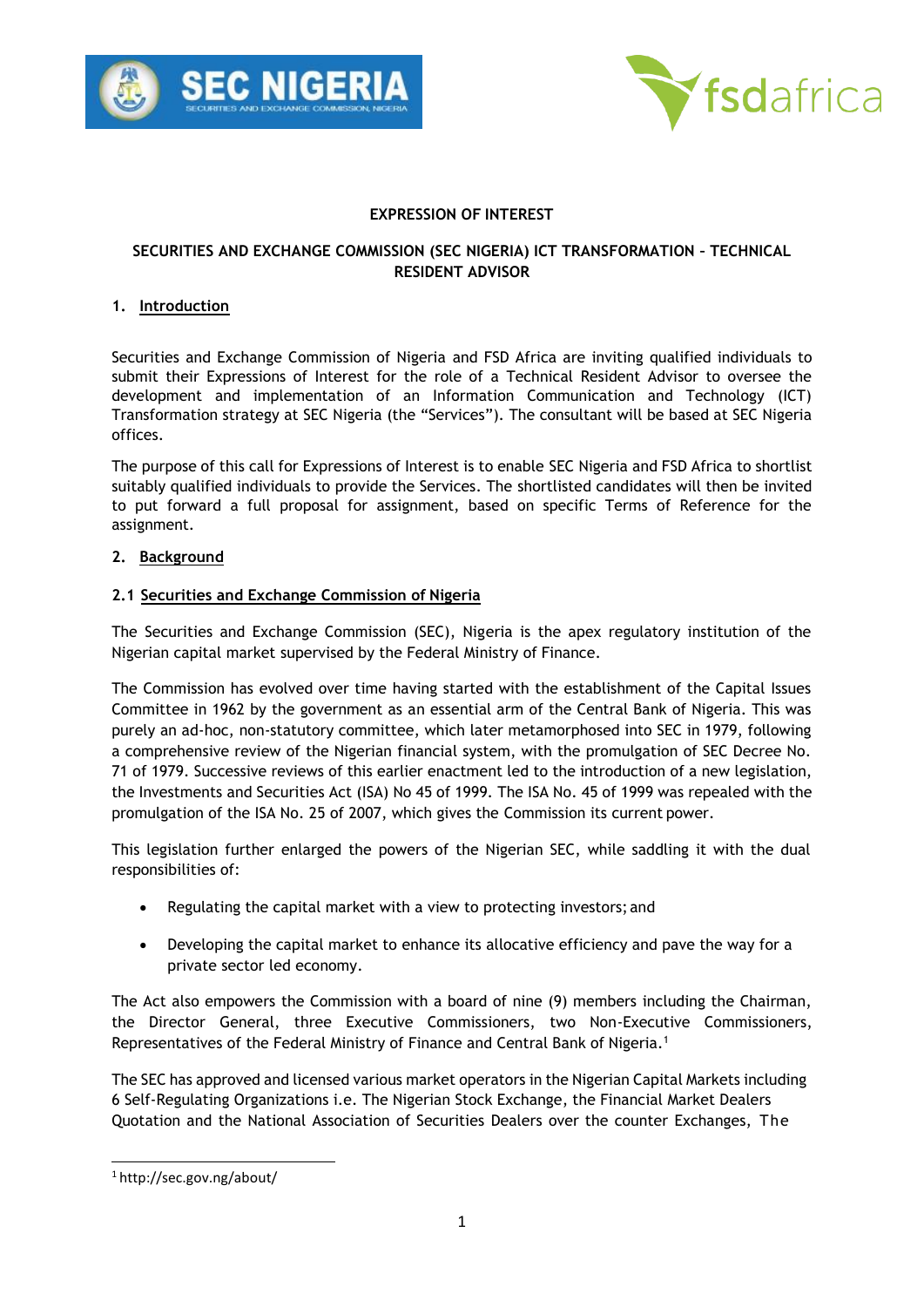



Nigerian Commodities Exchange (NCX), AFEX Commodities Exchange Limited and Lagos Commodities and Future Exchange (LCFE). The other capital market operators include; the Central Securities Clearing System (CSCS) which performs settlement, clearing and depository functions, 110 issuing houses, over 227 stockbrokers, 26 company registrars and 162 fund and Portfolio Managers.<sup>2</sup>

# **2.2 Financial Sector Deepening Africa (FSD Africa)**

FSD Africa is a specialist development agency working to reduce poverty by strengthening financial markets across sub-Saharan Africa. Based in Nairobi, FSD Africa's team of financial sector experts work alongside governments, business leaders, regulators, and policymakers to design and build ambitious programmes that make financial markets work better for everyone. Established in 2012, FSD Africa is incorporated as a non-profit company limited by guarantee in Kenya. It is funded by UK aid from the UK government.

## **3. Objective**

The purpose of this call for expression of interest is to enable SEC Nigeria and FSD Africa to identify a consultant who may be engaged to work closely with SEC Nigeria and other relevant stakeholders in an advisory capacity to provide the expertise needed to guide the ICT transformation strategy development and subsequent implementation process over a 2 year period.

Successful consultants under this call for EOIs will then be invited to submit bids based on a detailed terms of reference.

## **4. Expressions of Interest**

Procurement of the Services is subject to a full international tender. This requires a two-part process:

- In the first part, **Expressions of Interest** (EOI) are invited from qualifying individuals in an open tender. This invitation is open for a minimum of 20 calendar days.
- In the second part, following a shortlisting process, FSD Africa will issue an **Invitation to Tender** to shortlisted individuals.

A detailed Invitation to Tender document will be prepared by FSD Africa during the second phase.

At this point, FSD Africa is inviting EOIs from suitably qualified individuals.

Individuals wishing to be considered for short-listing will need to demonstrate some/all of the following:

- ICT expertise/experience of at least 10 years with an understanding of the capital markets space and the interaction between ICT and capital markets.
- Ability to deliver in the assignment evidenced by successful undertaking of previous comparable assignments.
- Strong understanding of recent trends and developments in ICT that are relevant to capital markets.
- Relevant qualifications in ICT or related field.

Please note – a fully costed proposal and/or detailed work plan is not required at this stage.

<sup>2</sup> Nigerian Capital Market Masterplan 2015-2025